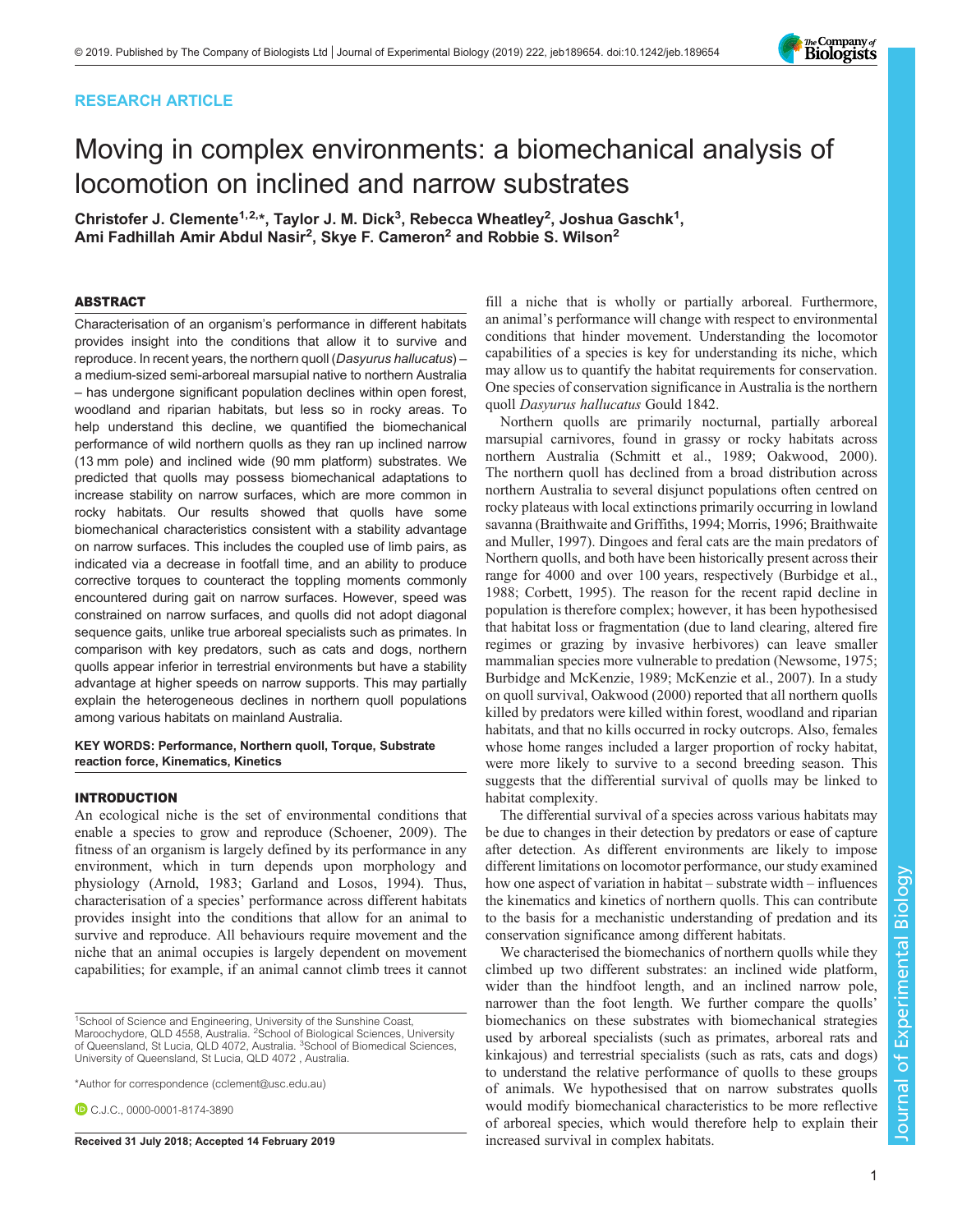## MATERIALS AND METHODS

## Morphology

Northern quolls were trapped on Groote Eylandt, Northern Territory, Australia, between July and August 2013 using Tomahawk original series cage traps (20×20×60 cm; Tomahawk ID-103, Hazelhurst, WI, USA) baited with canned dog food. Traps were set overnight and checked early in the morning (no later than 07:30 h) to avoid quolls being subjected to warmer parts of the day. A total of 14 individual quolls (9 females, 5 males) were captured throughout the study period. Each quoll was taken to the Anindilyakwa Land and Sea Ranger Research Station for subsequent experiments. All individuals received a microchip (Trovan nano-transponder ID-100, Keysborough, Australia) that was placed subcutaneously between the shoulder blades to ensure identification during any subsequent recaptures. Research methodologies were approved by the University of Queensland animal ethics committee (SBS/541/12/ANINDILYAKWA/ MYBRAINSC) and were conducted under the Northern Territory Parks and Wildlife Commission ( permit number: 47603).

Body mass was measured for each individual using an electronic balance (±0.1 g; A&D Company Limited HL200i, Brisbane, Australia) and 11 morphological variables were each measured three times using digital callipers (Whitworth, Brisbane, Australia,  $\pm 0.01$  mm), with an average used as the overall measure ([Wynn](#page-9-0) [et al., 2015\)](#page-9-0). These body dimensions were included as covariates in our initial analysis, but none appeared to have a significant effect on our results and thus were not included in further analysis (Table 1). To minimise long-term stress on the animals, all performance measures and tests were completed within 6 h of capture, after which the animals were released at the exact point of capture.

#### Kinematics and kinetics

To assess the biomechanics of northern quolls, we filmed each individual as it moved up two different raised trackways. Trackways were suspended within a Perspex box (2600×470×160 mm) with a release and escape box at the start and end, respectively ([Fig. 1\)](#page-2-0). Quolls were run along the two trackways (inclined platform, inclined pole) in a random order. The inclined platform was a 90-mm-wide plank of wood, covered in fine sandpaper (P120) to provide traction at a 38 deg angle, and represented a wide surface larger than the length of the hindfoot (see [Movie 1\)](http://movie.biologists.com/video/10.1242/jeb.189654/video-1). The inclined pole was a 12-mm-diameter wooden dowel running the length of the box at a 38 deg angle, and represented a narrow surface, smaller than the length of the hindfoot (see [Movie 2](http://movie.biologists.com/video/10.1242/jeb.189654/video-2)). Both tracks ran the length of the box with a force transducer (Nano-17 titanium, ATI instruments) placed level and centrally with the trackway, with either a 90×90 mm platform or a 90-mm-long doweling attached to it.

Table 1. Mean morphological measurements for mass and body dimensions of northern quolls included in the study

| Measurement                      | Description                  | Mean   | s.e.m. |
|----------------------------------|------------------------------|--------|--------|
| Body mass (q)                    |                              | 384.3  | 21.5   |
| Head width (mm)                  | Widest point of jaw          | 36.07  | 0.47   |
| Head length (mm)                 | Nuchal crest to snout tip    | 67 22  | 0.73   |
| Body length (mm)                 | Nuchal crest to base of tail | 179.92 | 3.32   |
| Right+left fore-limb length (mm) | Radius to ulna               | 50.91  | 0.75   |
| Right+left hind-limb length (mm) | Tibia to fibula              | 63.75  | 0.79   |
| Right+left hind-foot length (mm) | Heel to claw base            | 38.49  | 0.48   |
| Tail width (mm)                  | Max, tail diameter           | 14.54  | 0.43   |
| Tail length (mm)                 | Base to tip of tail          | 228.48 | 4.49   |
|                                  |                              |        |        |

See [Wynn et al. \(2015\)](#page-9-0) for a diagrammatic description of body dimensions.

Two cameras (Fastec IL-3, Fastec Imaging, 1280×700 pixels, 250 fps) were positioned approximately perpendicular to each other, to capture a ventral–lateral, and lateral–dorsal view. These camera positions were used to ensure footfalls were visible in both camera views, yet allowed enough variation in viewing angle that 3D position information was still accurate. Cameras were synchronised using internal triggers. The cameras were calibrated using a wandbased camera calibration method, implemented in the Argus software in Python v2.1 [\(Jackson et al., 2016\)](#page-9-0). The MATLAB GUI DLTdv5 ([Hedrick, 2008\)](#page-9-0) was then used to track individual feet and a single spot on the back, close to the body centre of mass.

## Analysis

We excluded very slow strides where speed was less than  $0.75 \text{ m s}^{-1}$ and excluded runs that included slips or falls. This resulted in 283 runs from 14 individuals, including 61 runs from 5 individuals on the inclined platform, and 222 runs from 12 individuals on the inclined pole. The median number of runs per individuals was 15, with a maximum of 34 and a minimum of 6.

#### Timing parameters and gait

Feet were digitised for the duration of contact with the surface of the calibrated racetrack. A mark near the body centre of mass was used to calculate speed. Footfall sequence and gait parameters were calculated using antero–posterior sequence methods [\(Abourachid,](#page-9-0) [2003; Chadwell and Young, 2015\)](#page-9-0). The first forefoot touchdown defined the start of a sequence and its subsequent touchdown defined the end of the sequence.  $T_{\text{lag, F}}$ ,  $T_{\text{lag, H}}$  and  $T_{\text{lag, P}}$  were calculated as the temporal lag between the mid-stances of the two forefeet, hindfeet and averaged across the ipsilateral feet, respectively.  $T_{\text{lag}}$  p is also therefore a measure of diagonality, but the naming convention here follows [Abourachid \(2003\).](#page-9-0) Speed was calculated for the duration of the sequence, and duty factor was calculated as the average duty factor of feet within a sequence. We examined the effects of, and interaction between, speed and surface for the time lag between footfalls of the forefeet  $(T_{\text{lag, F}})$ , hindfeet  $(T_{\text{lag, H}})$  and the ipsilateral feet  $(T<sub>lac</sub>, p)$  to determine which pairs of limbs may be contributing most to increasing stability on narrow substrates.

#### Spatial parameters

We further examined the effects of the absolute distance between the left and right forefoot  $(D_F)$ , the left and right hindfoot  $(D_H)$  and the mean distance between the forefoot pair and the hindfoot pair  $(D_P)$ . Since the lateral distance effects are likely to be constrained on narrow supports we further examined the distance in the fore–aft axis for each variable (fore–aft  $D_F$ ,  $D_H$  and  $D_P$ , respectively), making comparisons between wide and narrow platforms more analogous.

## Substrate reaction forces

Substrate reaction forces (SRFs) were recorded for each foot individually or for multiple feet simultaneously using an ATI Nano17 6 DOF micro force transducer (ATI instruments). The force transducer was calibrated by the company with estimated error of  $\leq 0.75\%$  in the x, y and z axes. The force transducer was aligned with the x-axis representing the fore–aft direction, y representing the lateral direction and z representing the vertical direction. The transducer output forces in these three axes along with torques about each axis. Torques about the axes are likely dependent on the position of the footfall relative to the centre of the force transducer and therefore are of limited use, with the exception of the torque about the x-axis on the narrow trackway. In this setup, the narrow pole was less than the length of the foot. Thus, we assume the position of the footfall must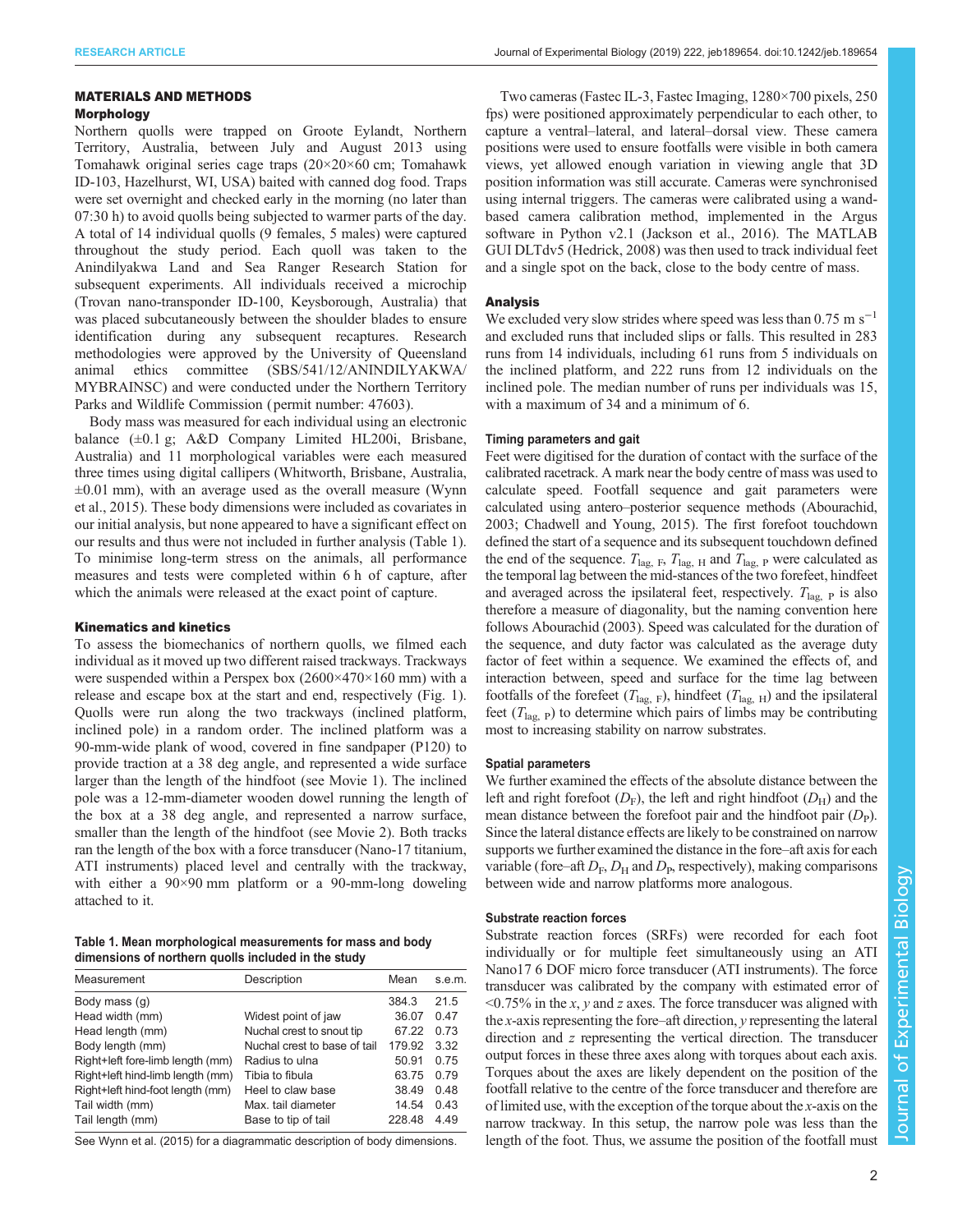<span id="page-2-0"></span>

Fig. 1. Experimental setup to analyse biomechanics of locomotion on inclined substrates. (A) Northern quoll (Dasyurus hallucatus) running on inclined platform. (B) Quoll running on inclined narrow pole. (C) Schematic of custom-made experimental setup showing location of force transducer. (D) Vertical substrate reaction force trace over time for a single forelimb followed by both hindlimbs with representative images shown above. Shaded regions represent integral with respect to time (impulse) for the fore-right (blue) and hind-left and hind-right combined (grey).

more or less align with the x-axis of the force transducer. We corrected the torque for the diameter of the pole, by subtracting the lateral force multiplied by the outlever of the sensor (in this case the 13 mm pole and the 10.4 mm mounting platform).

Strides where any foot partially stepped on the plate were excluded from further analysis. Forces were synchronised with the video footage to identify each foot as it struck the substrate. For each foot strike, we measured the maximum (maximum positive) and minimum (maximum negative) force, as well as the integral of the force-time profile using the trapezoidal numeration integration function (trapz.m) in MATLAB, for the fore–aft, medial–lateral and dorsal–ventral directed forces. We corrected for the inclined slope in the fore–aft forces, by multiplying fore–aft force by the cosine of the slope (38 deg) and subtracting the sine of the vertical force (Eqn 1). Similarly, we corrected vertical forces by multiplying vertical force by the cosine of the angle and adding the sine of the fore-aft forces

(Eqn 2). This rotated forces such that they were comparable to flat-trackway forces.

Corrected 
$$
\mathbf{F}_x = \mathbf{F}_x \times \cos(\text{slope}) - \mathbf{F}_z \times \sin(\text{slope}),
$$
 (1)

Corrected 
$$
\mathbf{F}_z = \mathbf{F}_z \times \cos(\text{slope}) + \mathbf{F}_x \times \sin(\text{slope}).
$$
 (2)

## **Statistics**

For all analyses, a within-subject design was used, including subject as random factor using the lme.R function from the nlme package in R v3.2.3 [\(https://CRAN.R-project.org/package=](https://CRAN.R-project.org/package=nlme) [nlme](https://CRAN.R-project.org/package=nlme)). To examine variation between factors we specified the model with lme.R function, and then used glht.R function from the multcomp package ([Hothorn et al., 2008](#page-9-0)) to perform Tukey post hoc tests, correcting the P-values using the Bonferroni adjustment method.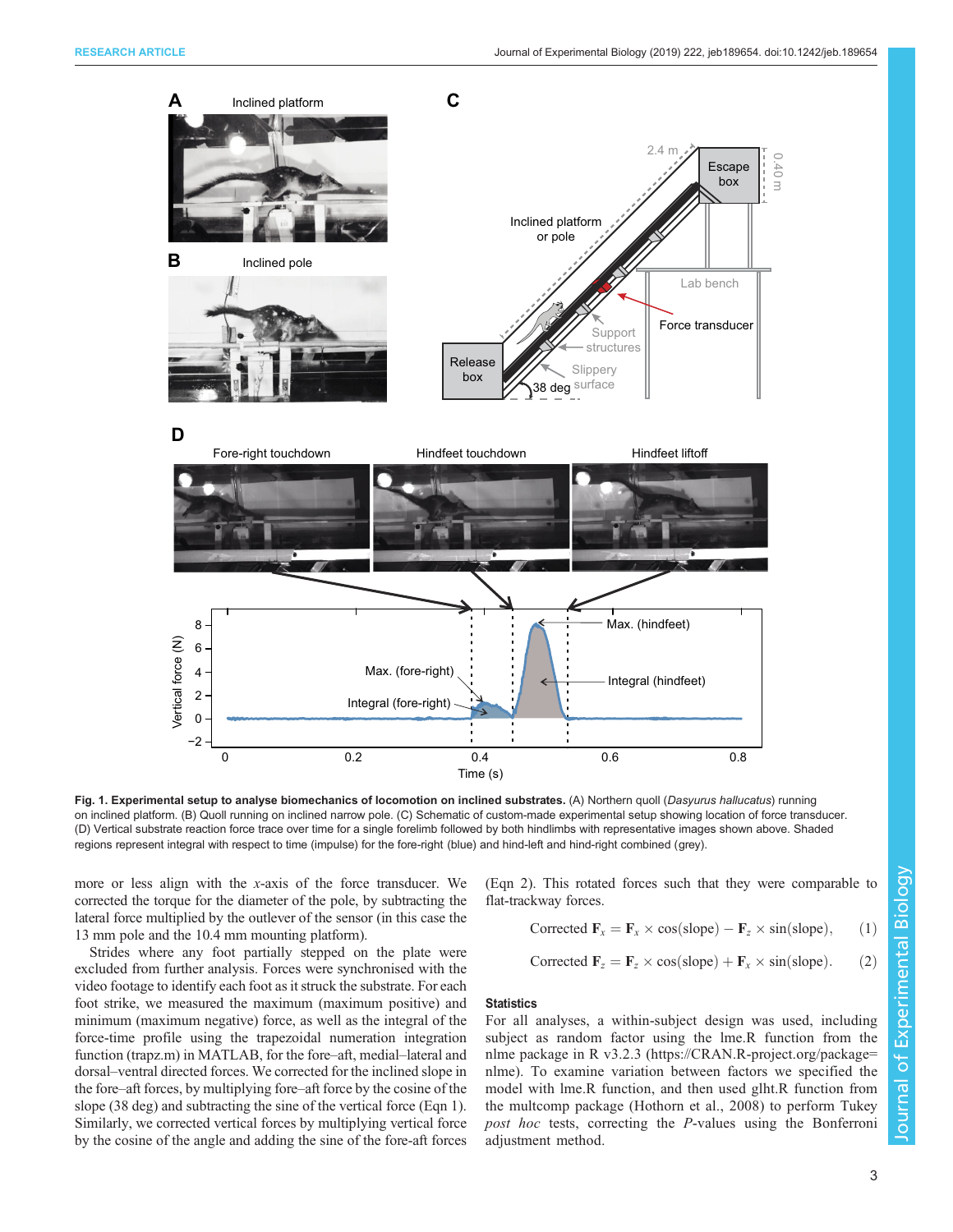#### <span id="page-3-0"></span>RESULTS

## Speed

Quolls with different body lengths did not use significantly different speeds when traversing either of the surfaces  $(F_{1,10}=0.24, P=0.635)$ . However, quolls ran significantly faster on the wide platform than on the narrow pole  $(F_{1,181} = 22.8, P \le 0.001)$  (Fig. 2).

Speed also varied significantly with gait. For the inclined surfaces, speeds varied between gaits on the narrow pole  $(F_{4,206}=3.68, P=0.006)$ , but not on the platform  $(F_{4,52}=1.87,$  $P=0.130$ ). On the narrow pole, transverse gallops were slower than bounds ( $z=3.49$ ,  $P=0.004$ ) and half bounds ( $z=3.44$ ,  $P=0.005$ ), but speeds during other gaits were not significantly different.

#### Stride characteristics

Duty factor varied with both speed  $(F_{1,266}=238.39, P<0.001)$  and surface  $(F_{1,266} = 224.71, P \le 0.001)$ , although there was no significant interaction between speed and surface  $(F_{1,266}=1.39, P=0.238)$ . Duty factor was highest on the inclined pole, reflecting the lower speeds on this surface. After removing the interaction term, surface still had a significant effect on the relationship between speed and duty factor, suggesting a significant difference in the intercept between the surfaces ([Fig. 3A](#page-4-0)). Thus, quolls are able to move along the pole at similar speeds to the inclined platform, but do so using a higher duty factor. At any given speed, stride duration tends to be shorter for strides on the inclined pole when compared with the inclined platforms (surface,  $F_{1,267}$ =6.72, P=0.010; speed,  $F_{1,267}$ =291.52, P<0.001; [Fig. 3](#page-4-0)B). Given that stride durations are shorter on the pole than the platform, this implies that, at any given speed, stride lengths must be longer on the pole than the platform. We confirmed this for data for which stride length was available; stride length was significantly influenced by both surface  $(F_{1,81}=41.94, P<0.001)$  and speed  $(F_{1,81} = 83.33, P \le 0.001)$ .

#### Timing between footfalls

Differences in footfall timing between the forefeet  $(T_{\text{lag}})$  was associated with speed, surface and the interaction between the two (speed,  $F_{1,263}$ =20.98, P<0.001; surface,  $F_{1,263}$ =10.16, P=0.002; speed×surface,  $F_{1,263}$ =4.59, P=0.033). Removing the interaction

term affected the model fit, suggesting significant differences in the slope and intercept between the surfaces (L ratio=4.55,  $P=0.033$ ).  $T_{\text{lag}}$ ,  $F$  decreased rapidly with speed on the inclined platform [\(Fig. 4A](#page-4-0)). This effect was reduced on the inclined pole, with shorter  $T_{\text{lag, F}}$  being preferred across speeds, indicating that the forefeet are acting in unison on narrow poles [\(Fig. 4](#page-4-0)A). Overall, this suggests that there is a tendency to decrease the temporal separation between the forefeet at higher speeds, but this is greatly constrained on narrower surfaces.

Conversely, the time difference between footfalls of the hindfeet  $(T<sub>lag, H</sub>)$  was not significantly affected by speed or surface (square root transformed  $T_{\text{lag}}$  <sub>H</sub>: speed,  $F_{1,266}$ =0.05, P=0.825; surface,  $F_{1,266}$ =0.22, P=0.636; [Fig. 4](#page-4-0)B). Overall, hindfeet tend to be used simultaneously (indicated by short time lags) at all speeds on both surfaces.

Time lag between the mean forefeet and hindfeet footfalls  $(T_{\text{lag, P}})$ was significantly correlated with speed  $(F_{1,266}=18.75, P<0.001;$ [Fig. 4](#page-4-0)C), but not with surface  $(F_{2,266} = 1.89, P = 0.169)$ , while the interaction between surface and speed was close to statistical significance  $(F_{1,266}=3.63, P=0.057)$ . When analysing each surface separately, there was no significant effect of speed on  $T_{\text{lag}}$  p for the inclined platform  $(F_{1,59}=0.09, P=0.758)$ , but a significant effect of speed was found on the inclined pole  $(F_{1,220}=34.5, P<0.001)$ . On this latter surface, higher speeds were associated with a reduction in the temporal separation between the fore and hindfeet ([Fig. 4](#page-4-0)C).

#### Distance between footfalls

The hindfeet were generally kept much closer together  $(0.033\pm$ 0.002 m; mean $\pm$ s.e.m. for all trials) than the forefeet  $(0.040\pm 0.040)$ 0.002 m). The absolute total distance between the forefeet (total  $D_F$ ) was significantly larger on the inclined platform than the inclined pole  $(F_{1,78}=151.17, P<0.001;$  [Fig. 5A](#page-5-0)), but was not affected by speed  $(F_{1,78}=0.98, P=0.323)$ , nor by the interaction between speed and surface  $(F_{1,78}=0.74, P=0.394)$ . When examining footfall distance in only the fore–aft axis,  $D_F$  decreased with speed  $(F_{1,78}=6.36, P=0.014)$  and was greater on the inclined platform than the inclined pole  $(F_{1,78}=8.51, P=0.005; Fig. 5A)$  $(F_{1,78}=8.51, P=0.005; Fig. 5A)$  $(F_{1,78}=8.51, P=0.005; Fig. 5A)$ . Similarly, the interaction between speed and surface did not affect fore–aft  $D_{\text{F}}$ .



Fig. 2. Variation in speed with surface and gait in the northern quoll (Dasyurus hallucatus). Speed varies significantly between the two surfaces and with gait choice on the inclined pole. Unknown indicates gait that could not be classified based upon descriptions in [Abourachid \(2003\)](#page-9-0). \*\*P<0.01, \*\*P<0.01, based on linear mixedeffects models. Boxes represent the median, with hinges representing the first and third quartiles; whiskers represent the 95% CIs, and dots represent outliers.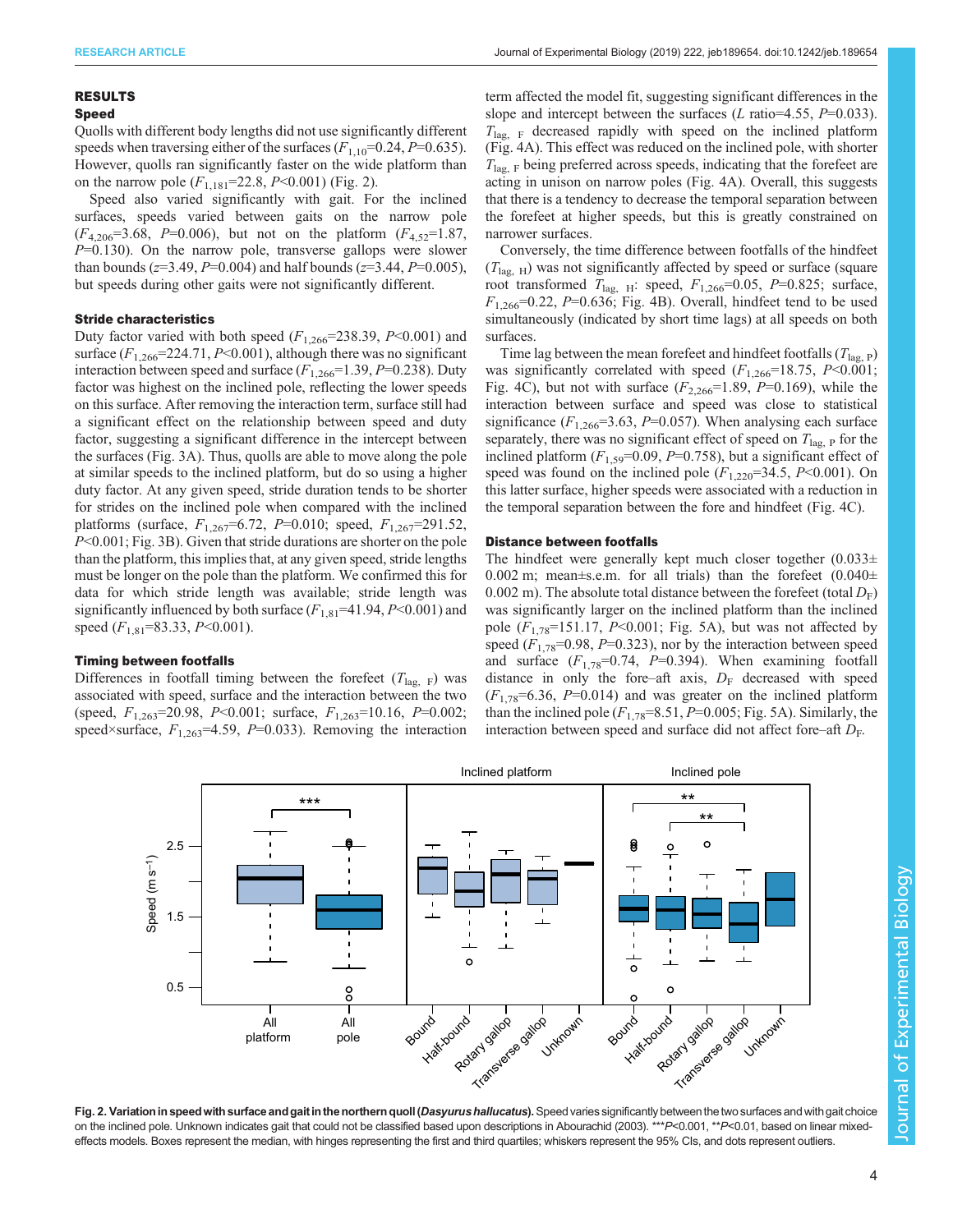<span id="page-4-0"></span>

Fig. 3. Duty factor and swing time as a function of speed for quolls running on inclined surfaces. (A) Duty factor and (B) swing time for northern quoll running on an inclined platform or pole. Solid lines indicate linear regression model for each condition.

The total distance between the hindfeet (total  $D_H$ ) was significantly smaller on the inclined pole than the inclined platform  $(F_{1,76} = 2.05.97, P \le 0.001;$  [Fig. 5](#page-5-0)B). However, unlike the forefeet, the total  $D<sub>H</sub>$  increased significantly with speed  $(F_{1,76}=16.12, P<0.001;$  [Fig. 5A](#page-5-0)), with no significant interaction between surface and speed  $(F_{1,76}=0.49, P=0.483)$ . Compared with



Fig. 4. Timelags for forelimb, hindlimb and fore–hind limbs as a function of speed for quolls running on inclined surfaces. Relationship between speed and (A) forelimb timelag ( $T_{\text{lag, F}}$ ), (B) hindlimb timelag ( $T_{\text{lag, H}}$ ) and (C) fore–hind timelag ( $T_{\text{lag, P}}$ ) for running on the inclined platform and inclined pole. Solid lines indicate linear regression model for each condition.  $T_{\text{lag, F}}$ ,  $T_{\text{lag, H}}$  and  $T_{\text{lag, P}}$  were calculated as the temporal lag between the mid-stances of the two forefeet, hindfeet and averaged across the ipsilateral feet, respectively, divided by the total stride time.

the total distance, the fore–aft  $D<sub>H</sub>$  shows a considerable drop, below 2 mm and close to the resolution limit of this method [\(Fig. 5B](#page-5-0)).

Total hind-to-fore foot distance was greater on the inclined platform than on the inclined pole  $(F_{1,78}=35.73, P<0.001;$  [Fig. 5](#page-5-0)C), but was unaffected by speed  $(F_{1,78}=0.58, P=0.446)$  and the interaction between speed and surface  $(F_{1,78}=2.51, P=0.117)$ . For both the inclined platform and the inclined pole surfaces, no significant relationship exists between speed and total hind-to-fore foot distance. Results for the fore-aft displacement only (fore–aft  $D_P$ ) largely reflect those of  $D_P$ , as might be expected, given that much of the displacement between the fore and hindfeet is expected to occur along this fore–aft axis.

#### Ground reaction forces

To determine the relative contribution of each of the feet towards propulsion, we recorded the output of the forces transferred to the substrate ( platform or pole) by each limb individually wherever possible, or by pairs of feet in instances where they touched the force transducer simultaneously [\(Fig. 1D](#page-2-0)).

The integral of the fore–aft force trace with respect to time (impulse) throughout the stance phase was significantly different among the feet  $(F_{5,100}=34.3, P<0.001)$ , but did not significantly differ between the surfaces  $(F_{1,100}=1.49, P=0.224)$ , nor did it vary with speed  $(F_{1,100}=0.15, P=0.698)$  ([Fig. 6A](#page-6-0)). Higher forces were produced by the paired hindfeet compared with the paired forefeet (z=−12.3, P<0.001) and between the paired hindfeet with either the left (z=−8.0, P<0.001) or right (z=−6.0, P<0.001) forefoot alone, with no other comparison being significant. The hindfeet  $(0.39\pm$ 0.026 N s−<sup>1</sup> ) provide over three times the propulsive force of the forelimbs  $(0.12 \pm 0.010 \text{ N s}^{-1})$  during locomotion on the inclined surfaces. The maximum SRF, for quolls against pushing themselves forward, increased significantly with speed  $(F_{1,100} = 9.43, P = 0.003)$ . Like impulse, there was no effect of surface  $(F_{1,100}=0.41, P=0.521)$ on maximum fore–aft force, but there was significant variation among feet  $(F_{5,100}=52.2, P<0.001)$ . As for the impulse above, the hindfeet provided the greatest propulsive force.

The integral of the vertical force trace throughout the stance phase was not affected by surface  $(F_{1,100}=1.08, P=0.302)$ , foot  $(F_{1,100} = 0.67, P = 0.647)$  or speed  $(F_{1,100} = 0.00, P = 0.996)$ , suggesting that all feet contribute near equally to body weight support during movement [\(Fig. 6B](#page-6-0)). The mean vertical impulse for all feet was 0.055±0.0072 N s−<sup>1</sup> . The maximum SRF (which represents the peak reaction force against quoll body weight) was not affected by speed  $(F_{1,100}=0.11, P=0.743)$  or surface  $(F_{1,100}=0.01, P=0.935)$ , but was weakly affected by foot  $(F_{5,100}=2.78, P=0.022)$ , with a post hoc test showing only differences between the fore-left foot alone, with the combined forefeet  $(z=3.15, P=0.024)$ .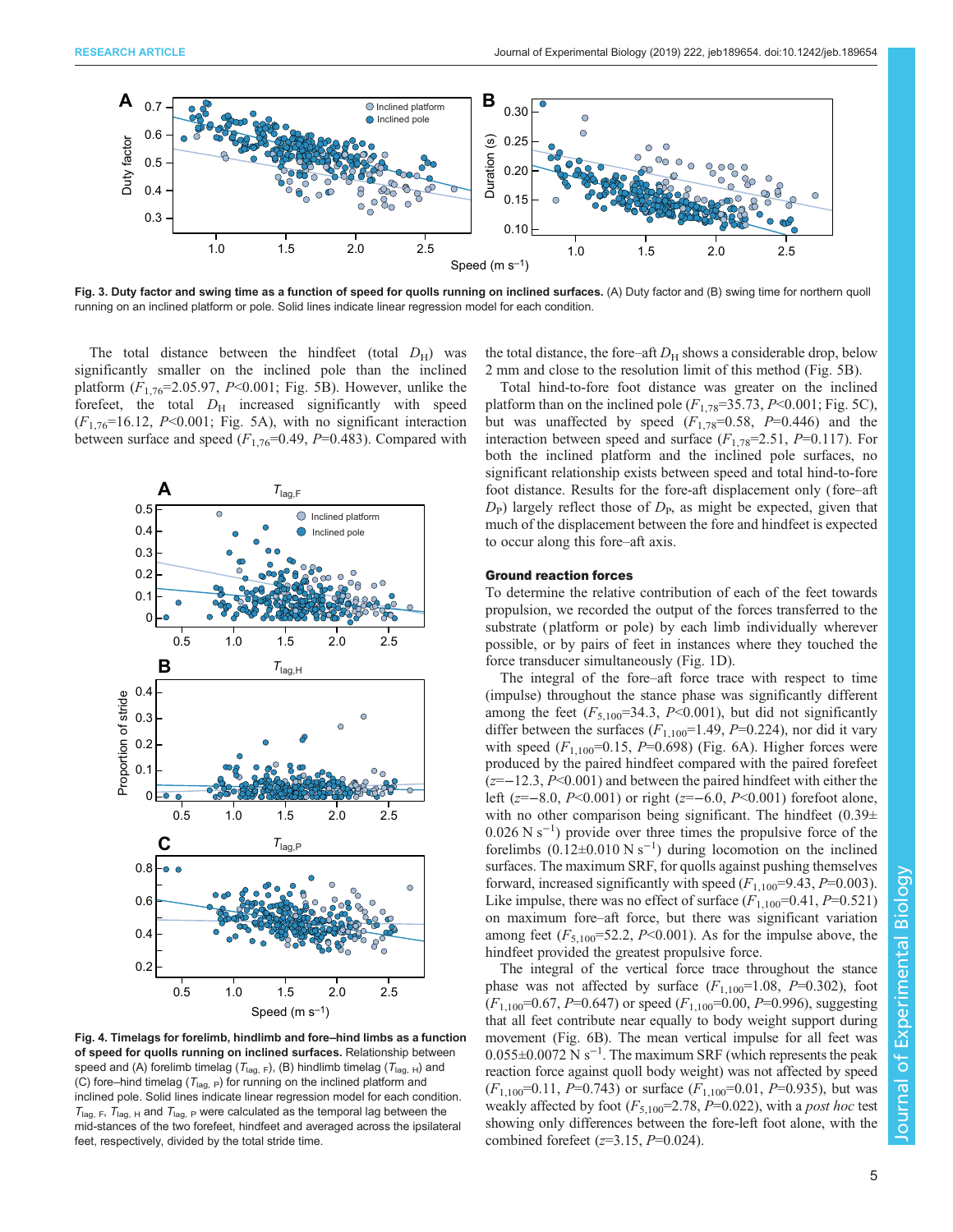<span id="page-5-0"></span>

Fig. 5. Distances between foot falls in quolls running on inclined surfaces. Distance between footfalls for (A) the left and right forefeet (D<sub>F</sub>), (B) the left and right hindfeet ( $D_{H}$ ) and (C) the mean distance between the forefoot pair and the hindfoot pair ( $D_{P}$ ) for quolls on the inclined platform and inclined pole. Box plots show median values with other parameters as per [Fig. 2.](#page-3-0) Given that lateral distances are constrained on the narrow inclined pole, we also report the median fore–aft distances between each foot pair (right).

The minimum SRF, which indicates whether the surface is pulled toward the body during the stance phase, increased significantly with speed  $(F_{1,100} = 4.97, P = 0.028)$ , with slower strides requiring a greater pulling force, and with surface  $(F_{1,100} = 4.15, P = 0.044)$ . The minimum SRF was lower on the inclined pole than the inclined platform  $(-1.07\pm$ 

0.155 N versus −0.36±0.112 N), likely as a result of quolls being better able to grip underneath the narrow pole. However, it was not significantly different between feet  $(F_{1,100}=0.55, P=0.732)$ .

The lateral force trace integral was not significantly affected by speed  $(F_{1,100} = 0.24, P = 0.626)$  or surface  $(F_{1,100} = 0.01, P = 0.937)$ , but like the vertical and fore–aft impulse, there was a significant effect among feet  $(F_{5,100} = 5.91, P < 0.001)$  [\(Fig. 6C](#page-6-0)). Post hoc tests highlighted that the single forelimbs (fore-left and fore-right) were capable of producing significantly different lateral forces, yet this trend was only evident on the narrow pole ([Fig. 6](#page-6-0)C).

### Corrective torques

We explored the magnitude of corrective torques (rolling torque, i.e. around the anterior–posterior axis) applied along the narrow inclined pole ([Fig. 7\)](#page-7-0). We do not report these for the inclined platform, as they are unlikely to contribute to stability on a wide substrate, where limbs cannot grasp. Neither counter-clockwise nor clockwise torque was significantly related to speed or foot

(counter-clockwise: speed,  $F_{1,59}$ =0.37, P=0.543; foot,  $F_{4,59}$ =1.14,  $P=0.348$ ; clockwise: speed,  $F_{1,59}=0.02$ ,  $P=0.879$ ; foot,  $F_{4,59}=1.57$ ,  $P=0.193$ ). However, when comparing simultaneous foot falls, the paired forefeet and the paired hindfeet produced substantial corrective torques, likely related with the decreased distance between fore and hind feet pairs on the inclined pole in comparison to the inclined platform. The left forelimb produced larger clockwise corrective torques in comparison to the right forelimb (left, −72.15±18.96 N mm; right, −16.22±5.41 N mm; n=4). In contrast, the right forelimb produced greater counter-clockwise corrective torques than the left forelimb (left,  $16.98\pm14.17$  N mm; right, 51.64 $\pm$ 16.83 N mm; *n*=4). The direction of these corrective torques suggests the shear components of the linear vertical and medio–lateral force acting about the cross-section of the pole exerts this torque (i.e. the foot is pushing down slightly off the centre of the pole to produce the torque). This has been described as 'SRF torque' [\(Lammers and Gauntner, 2008; Chadwell and](#page-9-0) [Young, 2015](#page-9-0)) and appears to be different from the effects of grasping limbs actively 'twisting' the substrate or 'muscular torque', for which we might expect the opposite trend of torques. This suggests that single forelimbs are not capable of generating excessive gripping torques, although a more thorough investigation including the centre of pressure of footfall would be required to investigate this further.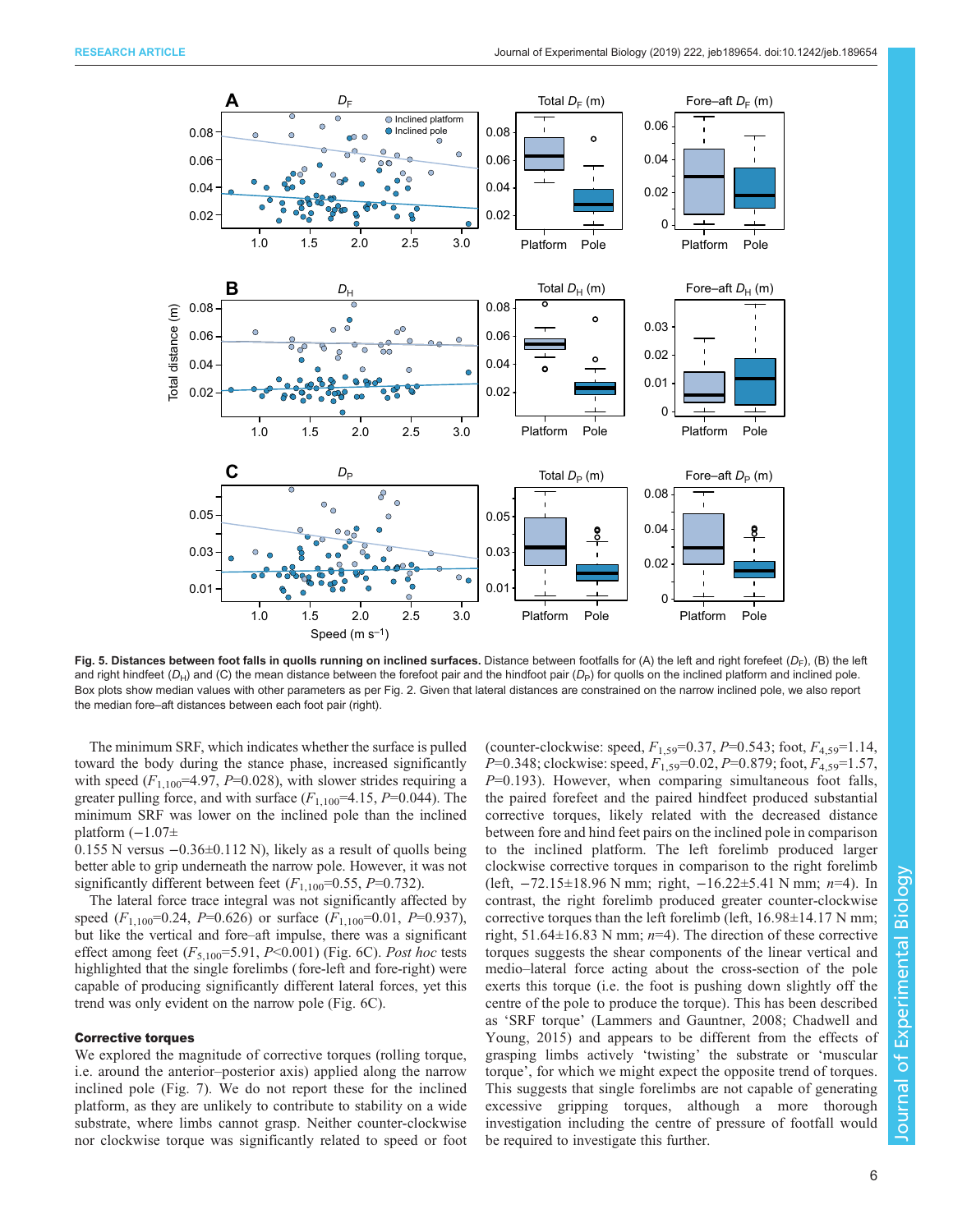<span id="page-6-0"></span>

#### Fig. 6. Impulse determining the relative contribution of each of the feet or for pairs of feet where they touch the force plate simultaneously. Impulse was calculated as the integral of the force trace with respect to time for the global (A) fore–aft, (B) vertical and (C) lateral directions for the inclined platform (light) and inclined pole (dark). Positive lateral impulses indicate force directed towards the left and vice versa. Data have been transformed about the y-axis by 38 deg (see Materials and Methods for details). Untransformed data are available in [Fig. S1.](http://jeb.biologists.org/lookup/doi/10.1242/jeb.189654.supplemental) Box and whisker plots as per [Fig. 2](#page-3-0).

## **DISCUSSION**

Understanding the extent to which species fitness is high in a specific environment often requires knowledge of the relevant performance requirements and the biomechanical limitations imposed by that environment. Greater declines in northern quoll populations in open grasslands compared with semi-arboreal rocky habitats suggest greater predation pressure in open habitats. This presents a unique system to quantify the link between performance and survival in natural habitats. To explore the extent to which habitat can compromise the performance of northern quolls, we analysed their kinematics and kinetics while they moved up inclined narrow and wide substrates.

## Environment-dependent locomotion in the northern quoll

We found that quolls used slower speeds when moving on a narrower surface, but used similar gaits on both wide and narrow inclined structures. This suggests that a quoll's gait choice is independent of both speed and the structure of the terrain. This highlights the limitations of examining only variation in classical gait characterizations when comparing the movement of small, agile animals within habitats of

differing complexity. Therefore, we also measured variation in the kinematic and kinetic patterns of quoll movement.

Quolls were capable of moving at similar speeds along the inclined pole as the inclined platform, but did so using a much higher duty factor. Duty factor is the percentage of the stride cycle when the foot is in contact with the substrate, suggesting relatively longer stance phases. Yet, in order to maintain similar speeds when using higher duty factors, the quolls swung their legs faster on the inclined pole. These longer stance phases may be required to provide stabilizing moments on narrow substrates, such as the inclined pole. Alternatively, swinging limbs faster may contribute to increased dynamic stability. In either case, this suggests that an alternative neuromuscular strategy for arboreal movement is used in quolls. This increased leg swing speed may also be responsible for the increase in the probability of mistakes, which is present when quolls run at higher speeds, or on narrower surfaces ([Nasir et al., 2017\)](#page-9-0).

We found a similar pattern in the distance and timing of footfalls, whereby distance and time both decreased at faster speeds and on narrower surfaces. This too suggests a change in the biomechanical strategy employed by quolls on narrower surfaces, reflecting a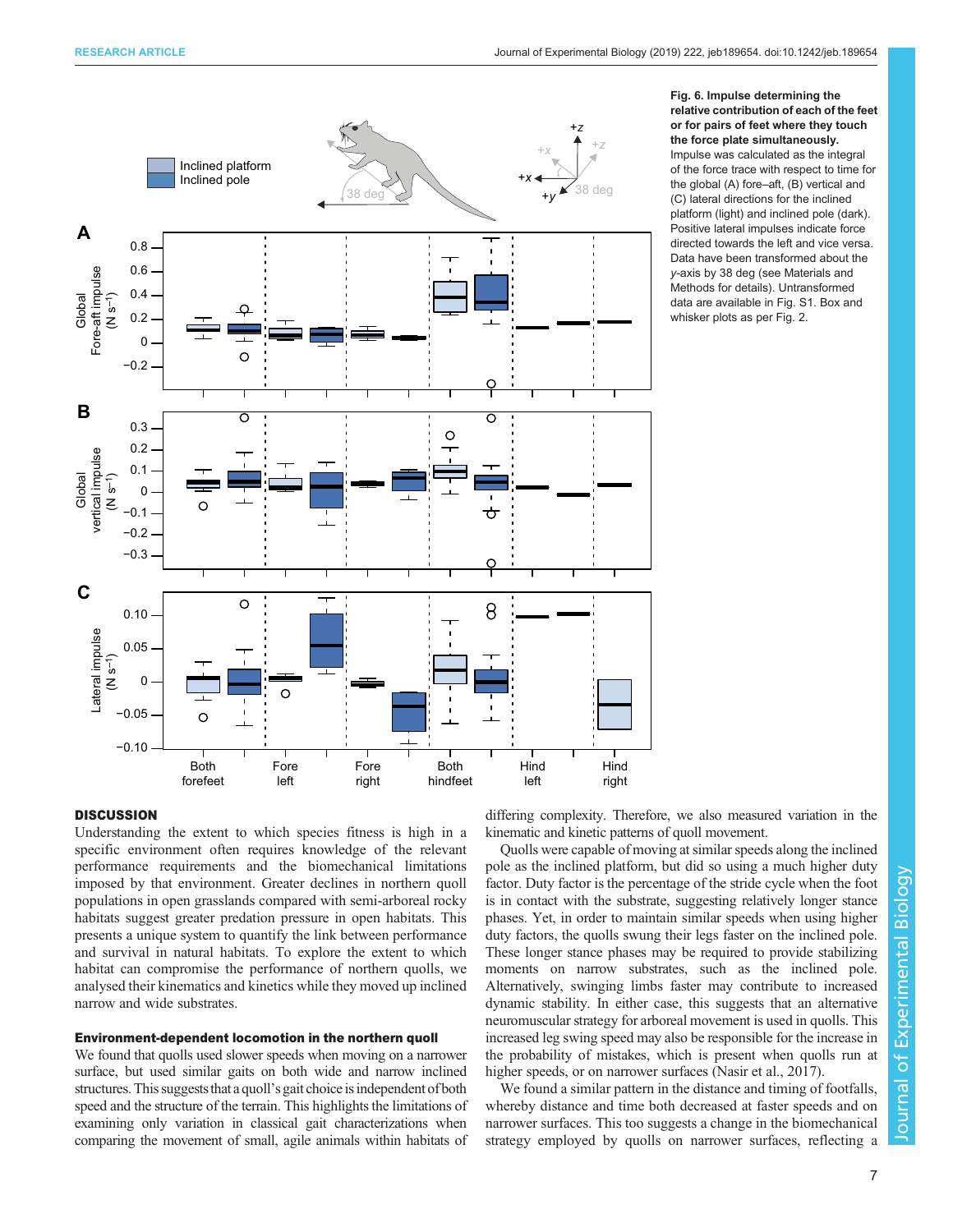<span id="page-7-0"></span>

Fig. 7. Maximum corrective torques on the inclined pole for foot limb pairs in the northern quoll. Maximum corrective torques in the (A) counter-clockwise and (B) clockwise directions on the inclined pole for the different combinations of foot limb pairs. The direction of torques is consistent with the right-hand rule. Sufficient data were not available for single hindlimbs. Box and whisker plots as per [Fig. 2](#page-3-0).

coupled use of limb pairs at higher speeds. Coupled limb behaviour is likely to be associated with the corrective forces and torques necessary to maintain stability on narrow surfaces ([Cartmill, 1985\)](#page-9-0). We found quolls that were able to produce corrective torques with simultaneous limb pairs, as previously shown in primates [\(Chadwell](#page-9-0) [and Young, 2015](#page-9-0)), but not with single limb surface contacts. These former corrective torques, between left and right limbs of a girdle, probably explains why we observed a decrease in the timing and distance of footfalls, suggesting that like primates, quolls expand their effective grasp by gripping the substrate between limb pairs.

## Cats and dogs: changes in gait parameters

The decreased population density of northern quolls in open grassland habitats is often attributed to introduced predators such as cats and dogs, and a decrease in habitat complexity due to land clearing, altered fire regimes or grazing by invasive herbivores [\(Newsome, 1975; Burbidge and McKenzie, 1989](#page-9-0); [Oakwood, 2000](#page-9-0); [McKenzie et al., 2007](#page-9-0)). A comparison of the biomechanical capacities between quolls, cats and dogs may therefore provide insight into the relative performance of these predators and quolls in different habitats. [Gálvez-López et al. \(2011\)](#page-9-0) compared the kinematics of cats and dogs on a raised narrow wooden beam to that of unconstrained overground locomotion, mirroring the experimental protocol used in this study. Similarly to quolls, cats adopted lower speeds on narrow supports as compared to overground surfaces, but unlike quolls, swing phase duration was independent of speed during narrow support locomotion ([Gálvez-López et al., 2011\)](#page-9-0). During overground locomotion, the swing phase duration of cats decreased with increasing speed, but did not change on narrow surfaces, suggesting that cats are unable to take faster steps on narrow structures but instead appear to take longer strides. In contrast, quolls use an absolutely lower swing phase duration at any speed on narrow structures, implying different control strategies between cats and quolls. Furthermore, unlike quolls, where we found a significant decrease in the timing between forefeet contact on the narrow compared with wide substrates, cats deviate from this pattern and increase the timing between forefeet contacts on these narrow structures. The extent to which this limits their ability to produce corrective torques, as found in quolls, remains to be shown.

In contrast to quolls and cats, which both decrease their speeds on narrower surfaces, dogs adopt higher speeds. These higher speeds are achieved via an increase in both stride frequency and stride length, and a decrease in stance phase duration, leading to lower duty factors on narrower substrates [\(Gálvez-López et al., 2011\)](#page-9-0). Combined, the biomechanical traits evident in dogs on narrow substrates suggest a reduced degree of static stability and an increased reliance on dynamic stability. Static stability is the process by which an animal remains stable because the forces and torques produced by gravity are near equal and opposite to the ground reaction forces and moments ([Lammers and Zurcher, 2011a](#page-9-0),[b\)](#page-9-0). However, at higher speeds it becomes increasingly difficult to maintain static stability. Dynamic stability is the process whereby an animal remains stable due to the presence of an angular momentum created by the cyclical motion of the limbs. This cyclical motion produces a 'gyroscopic effect' where if a small disturbance changes the lean of a body, the gravitational force produces a restoring torque about the fore–aft axis to maintain stability. Some truly arboreal species appear to avoid highly dynamically stable gaits [\(Lammers](#page-9-0) [and Zurcher, 2011a,b\)](#page-9-0), which is likely related to the discontinuous, multi-dimensional and frequently unstable characteristics of arboreal habitats. This suggests that larger terrestrial animals, like dogs, may be at risk of increasing the probability of mistakes on narrow substrates, although this remains to be confirmed. However, this may not be the case in other small semi-arboreal species, such as chipmunks, that exploit dynamic stability during locomotion [\(Lammers and Zurcher, 2011a](#page-9-0),[b](#page-9-0)).

## How do northern quolls compare with other arboreal species?

Kinematic comparisons of semi-arboreal northern quolls with other arboreal species may help to determine the extent to which quolls are selected for an arboreal versus terrestrial environment. Like quolls, among 7 species of marsupials (opossums), relative speeds increased with support diameter ([Delciellos and Vieira, 2009\)](#page-9-0), indicating a transition to slower and more stable gaits on narrower structures. Similar control strategies to quolls were evident among mouse lemurs, where limb contact time increased on narrow structures, likely to aid stability through an increase in the time available to apply corrective torques [\(Shapiro et al., 2016\)](#page-9-0). Though this latter species did differ by showing both relative fore- and hindlimb lead intervals consistently increasing as substrates decreased in diameter.

Greater differences were observed between quolls and rats [\(Camargo et al., 2015](#page-9-0)). Arboreal rat species tend to increase stride frequency and decrease stride length on narrow structures, compared with terrestrial species that decrease both stride length and frequency. Thus, arboreal species show an increase in speed on narrow structures, whereas terrestrial species slow down [\(Camargo](#page-9-0) [et al., 2015\)](#page-9-0). The biomechanical control strategies used by quolls is therefore more akin to terrestrial than arboreal rats.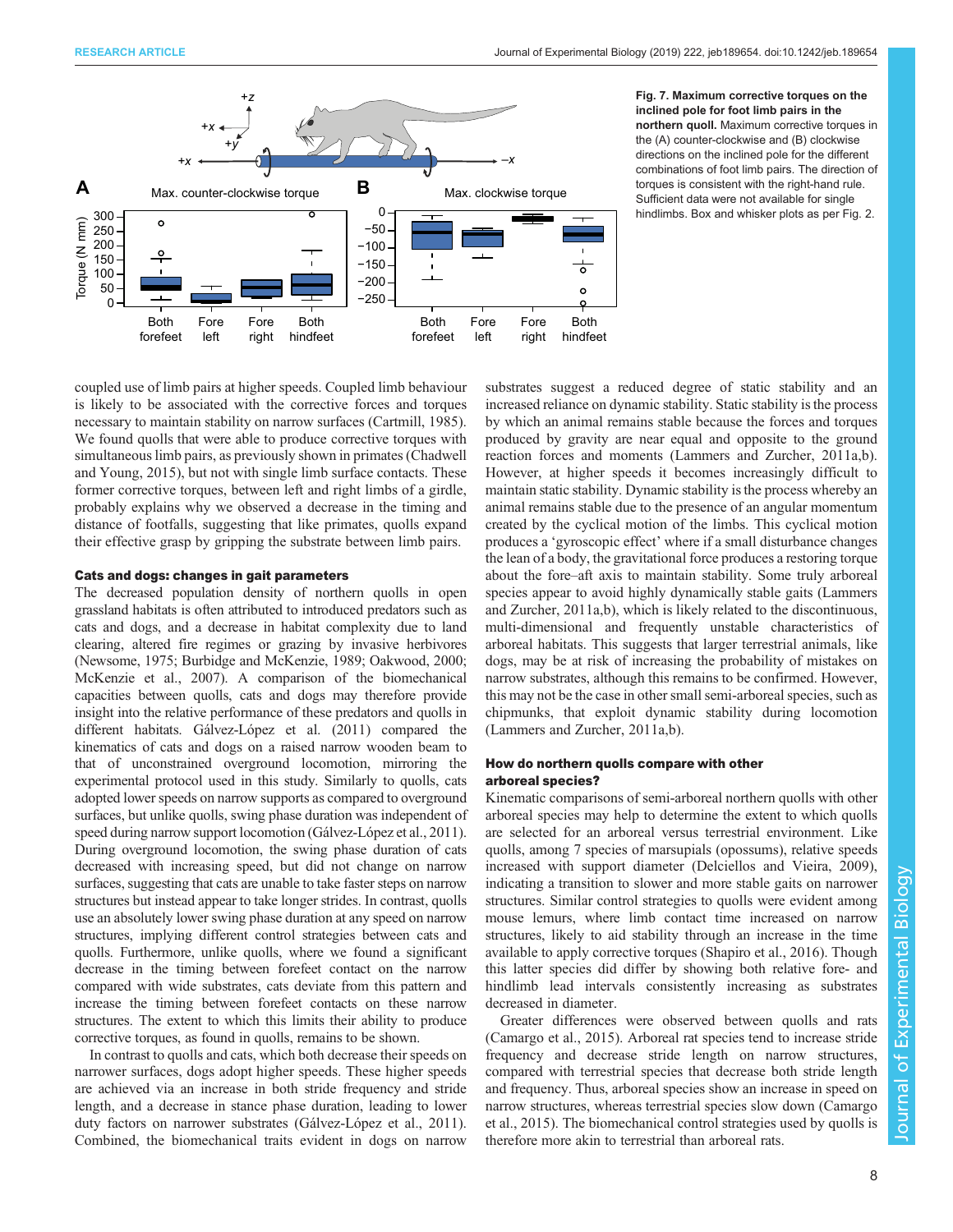A kinematic pattern common among arboreal specialists, particularly among primates, is the use of a diagonal-sequence footfall pattern during walking, where the fore-left and hind-right limbs (or vice versa) are used in conjunction during stance [\(Muybridge, 1887; Prost, 1965, 1969; Hildebrand, 1966, 1977,](#page-9-0) [1980](#page-9-0), [1985; Vilensky and Larson, 1989](#page-9-0); [Lemelin and Grafton,](#page-9-0) [1998](#page-9-0); [Cartmill et al., 2002; Schmitt and Lemelin, 2002](#page-9-0)). This footfall pattern is often thought to be beneficial when used in association with grasping extremities when moving and foraging on thin flexible branches. This theory was tested among the grey shorttailed opossum (Monodelphis domestica) and the woolly opossum (Caluromys philander) and showed that the latter species, which possesses more developed grasping extremities, displayed a greater use of diagonal-sequence walking gaits [\(Lemelin et al., 2003\)](#page-9-0). In the current study, this walking sequence was not observed among quolls, with  $T_{\text{lag, P}}$  values approximating 0.5, indicating forefeet or hindfeet pairs are used (rather than diagonals) during bounds and half-bounds. Thus, northern quolls are using relatively fast asymmetrical gaits, whereas many arboreal specialists (like primates and woolly opossums) use slow diagonal sequence walking gaits on narrow supports. This suggests an important role of terrestrial locomotion for northern quolls and an increased reliance on dynamic stability while on narrow structures.

Kinetic comparisons also showed differences between classically arboreal species and quolls. Like quolls, the grey short-tailed opossum showed both fore and hindlimbs had equal roles in body weight support (vertical force) on inclined surfaces [\(Lammers and](#page-9-0) [Biknevicius, 2004\)](#page-9-0). However, differences arose in propulsive forces (fore–aft): in quolls, with the hindlimbs producing the majority of the propulsive impulse whereas in opossums, it was the forelimbs which exerted the greater propulsive impulse ([Lammers et al., 2006\)](#page-9-0).

It has further been hypothesised that much of the kinematic changes to gait on narrow supports are linked to a functional reduction in the vertical force, which would reduce oscillations of the centre of mass and increase stability on narrow structures [\(Schmitt and Lemelin, 2002](#page-9-0); [Schmitt et al., 2006; Young, 2009](#page-9-0); [Lemelin and Cartmill, 2010; Gálvez-López et al., 2011\)](#page-9-0). However, in the current study we found little or no evidence for a decrease in the maximum SRF (which represents the peak reaction force against quoll body weight) on narrow supports which may function to reduce these oscillations. In other species, vertical forces were lower on arboreal supports for the common marmoset (Callithrix jacchus) [\(Chadwell and Young, 2015\)](#page-9-0) and the grey short-tailed opossum [\(Lammers and Biknevicius, 2004\)](#page-9-0), although the authors caution that in this latter species, this may be attributed to differences in speed between the treatments.

The torques generated by the limbs about the long axis of a branch may also be important for stable locomotion on arboreal substrates. Although several characteristics of quoll locomotion resemble those of terrestrial species, quolls are similar to arboreal species in their ability to produce stabilizing torques on narrow supports. For example, the grey short-tailed opossum uses long-axis torque to avoid toppling on a branch, though in this species the forelimbs generated significantly greater torque than the hindlimbs, which is probably explained by the greater weight-bearing role of the former [\(Lammers and Gauntner, 2008\)](#page-9-0). Similarly, the Siberian chipmunk (Tamias sibiricus) produced considerable torque to counteract rolling moments which were equal between the fore and hindlimbs [\(Lammers and Zurcher, 2011a](#page-9-0),b). Furthermore, like quolls, the total impulse of the rolling torques in these chipmunks was usually greater than or less than zero (i.e. not balanced within a stride). This indicates that like chipmunks, quolls may balance out

the torques acting on the centre of mass over the course of two or more strides to maintain stability.

## A biomechanical framework to predict the survival of key species

These comparisons suggest that there are multiple biomechanical strategies available to achieve support on narrow substrates, and the degree to which different species exploit these strategies varies along a spectrum from fully terrestrial, to semi-arboreal, to fully arboreal. Northern quolls are often described as semi-arboreal specialists ([Schmitt et al., 1989\)](#page-9-0). Consistent with this, we show that many of the gait characteristics associated with quolls appear similar to those in terrestrial species, with some characteristics useful in arboreal habitats.

Historically, northern quolls occupied both floodplains (terrestrial) and rocky (semi-arboreal) habitats. Our biomechanical analyses suggest that cats and dogs are likely to be superior in terrestrial environments owing to their larger body size and greater speeds [\(Gálvez-López et al., 2011\)](#page-9-0). This may partially explain the declines and/or reduced populations of northern quolls in these terrestrial environments [\(Oakwood, 2000](#page-9-0)). Conversely, quolls appear to have biomechanical characteristics consistent with a stability advantage at higher speeds on narrow supports when compared with cats and dogs [\(Gálvez-López et al., 2011](#page-9-0)), likely explaining why the decrease in quoll populations in semi-arboreal habitats (such as rocky outcrops) has not been as severe [\(Oakwood, 2000\)](#page-9-0). However, quolls did not show many of the characteristics common in truly arboreal specialists (e.g. diagonal sequence gaits) such as opossums, which may explain why populations of quolls are showing more obvious signs of decline than other native species such as possums [\(Woinarski et al., 2001\)](#page-9-0). Quolls appear to share a larger percentage of their performance space with cats and dogs, and this overlap, combined with reductions in habitat complexity, may be directly related to their declining population on mainland Australia.

Here, we show the value in using biomechanical analyses to predict the survival and fitness of key species within a habitat [\(Wilson et al.,](#page-9-0) [2018\)](#page-9-0). The relative performance of a species, results from its ability to employ biomechanical strategies necessary to maintain stability and outperform key predators (invasive or otherwise) within that habitat. This concept may become even more important as we move to a period of increased human impact within the Anthropocene, and may allow us to predict the influence of climate change, urbanisation and deforestation on species of conservation importance.

#### Acknowledgements

We thank members and volunteers of the Wilson Performance Lab for assistance with running the experiments in the field. We thank Peter Bishop for assistance in the analysis of forces; the Anindilyakwa Land and Sea Rangers of Groote Eylandt for their generous assistance, logistical support and use of laboratory facilities; and the traditional owners of Groote Eylandt for their generous support and access to their land.

#### Competing interests

The authors declare no competing or financial interests.

#### Author contributions

Conceptualization: C.J.C., R.S.W.; Methodology: C.J.C.; Formal analysis: C.J.C., R.W., J.G.; Investigation: C.J.C.; Resources: S.F.C.; Data curation: R.W., A.N., S.F.C.; Writing - original draft: C.J.C.; Writing - review & editing: C.J.C., T.J.D., R.W., S.F.C., R.S.W.; Project administration: C.J.C., R.S.W.; Funding acquisition: C.J.C., R.S.W.

#### Funding

This project was supported by the Anindilyakwa Land Council, a University of Queensland collaboration and Industry Engagement Fund (UQ-CIEF) grant